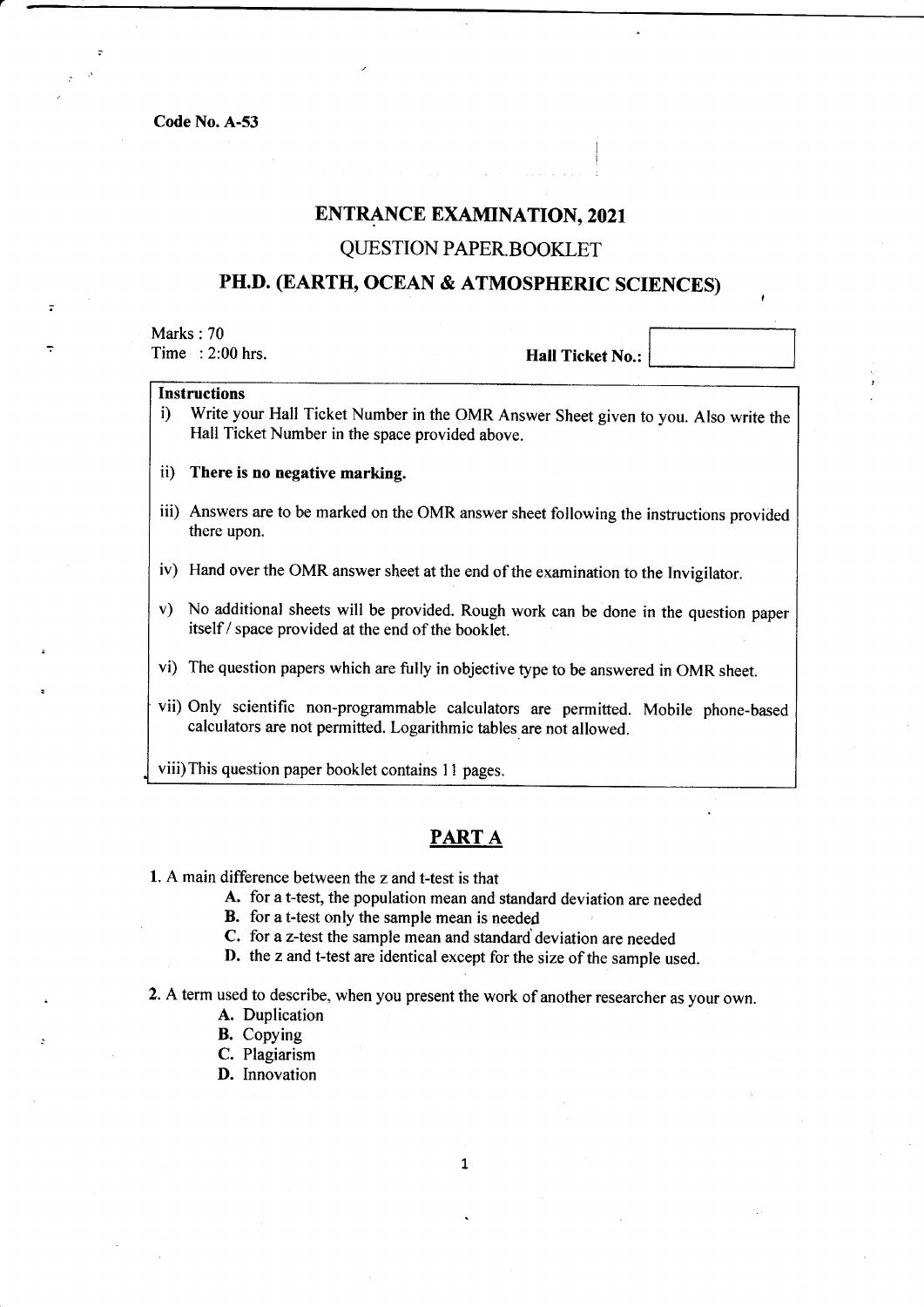3. Which of the following is TRUE about the "Scientific method"

- A. It relies on empirical evidences;
- **B.** It utilizes relevant concepts;
- C. It results into probabilistic predictions;
- D. All of the above

4. The sum of the first N even numbers is represented by

- $A. N^2$
- **B.**  $N^2+1$
- c. N(N+1)
- $D. N^2-1$

5. If you have a specific idea about what is to be researched you should

- A. Formulate research objective
- B. Write a research proposal
- C. Talk to your supervisor
- D. Follow the twelve steps of selecting a research problem.

6. The most common questions in academic work are conceptual. A question is conceptual when:

A. Your answer to the question helps the readers to understand some issues

B. Your answer to the question tells the readers what to do

- C. Your answer to the question tells the readers what not to do
- D. Your answer to the question helps to fix a practical problem

7. If the sample size increases the sampling eror would

- A. Decrease
- B. Increase
- C. Remains as it is
- D. Both A and B

8. What are the critical values for a one-independent sample nondirectional (two-tailed) ztest at a  $\alpha = 0.05$  level of significance?

- $A. \pm 1.96$
- $B. \pm 1.645$
- $C. \pm 2.58$
- **D.**  $\pm 3.30$

9. What is the main aim of interdisciplinary research?

A. To over simplify the problem of research

- B. To bring out the holistic approach to research
- C. To create a new trend in research methodology
- D. To reduce the emphasis on a single subject in the research domain

10. Find the one which does not belong to the group

- A. 36
- B. 49
- c. <sup>100</sup>
- D. 8l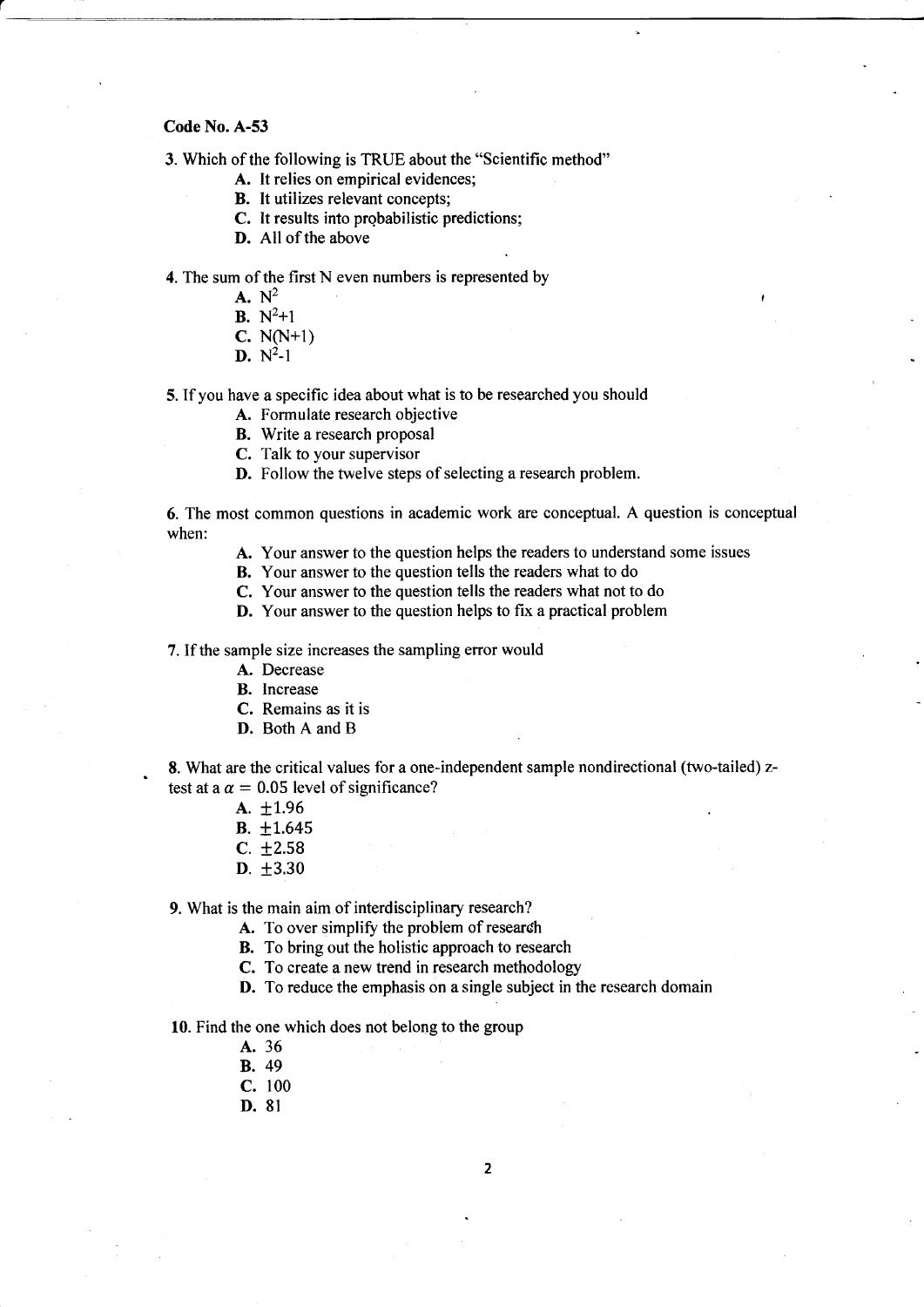11. A pair of words is given below, followed by four pair of words as alternatives. Choose the pair in which the words bear the same relationship to each other as the words of given words bear. ARROW: QUIVER

A. Fear: Tremble

- B. Coin: Mint
- C. Sound: Music
- D. Money: Bank

12. Random sampling is also called

- A. Availability sampling
- B. Prospect sampling
- C. Systematic sampling
- D. Probability sampling

13. For a given hypothesis test, the  $p$ -value is 0.09, the null hypothesis

- A. must be rejected at any level
- B. must be rejected at the 0.05 level
- C. must not be rejected at the 0.05 level
- D. may or may not be rejected at the 0.05 level

#### 14. What helps when developing a research question?

- A. Formulating objective
- B. Knowledge of the subject area
- C. Specific guidelines in other books
- D. A big budget

15. tf the coefficient of determination is close to zero, we interpret that

- A. The case cannot be decided because zero makes no sense
- B. There is a total dependence between the variables
- C. There is a negative dependence between the variables
- D. One variable has no impact on the other

16. Which of the following statements is/are correct?

- A. A distribution that is more peaked than normal is called platykurtic.
- B. A distribution that is less peaked than normal is called leptokurtic.'
- C. A bell-shaped curve or the normal curve is called mesokurtic,
- D. None of the above.

17. In a hypothesis testing, which statement represent the two-tailed test:

A.  $H_0: \mu \geq \mu_0, H_1: \mu < \mu_0$ **B**.  $H_0: \mu \leq \mu_0, H_1: \mu > \mu_0$ C.  $H_0: \mu = \mu_0, H_1: \mu \neq \mu_0$ **D**.  $H_0: \mu = \mu_0, H_1: \mu > \mu_0$ 

18. An objective perspective in research is based on

A. Empirical results

B. Experiments conducted

C. Opinions

D. Both A and B but not C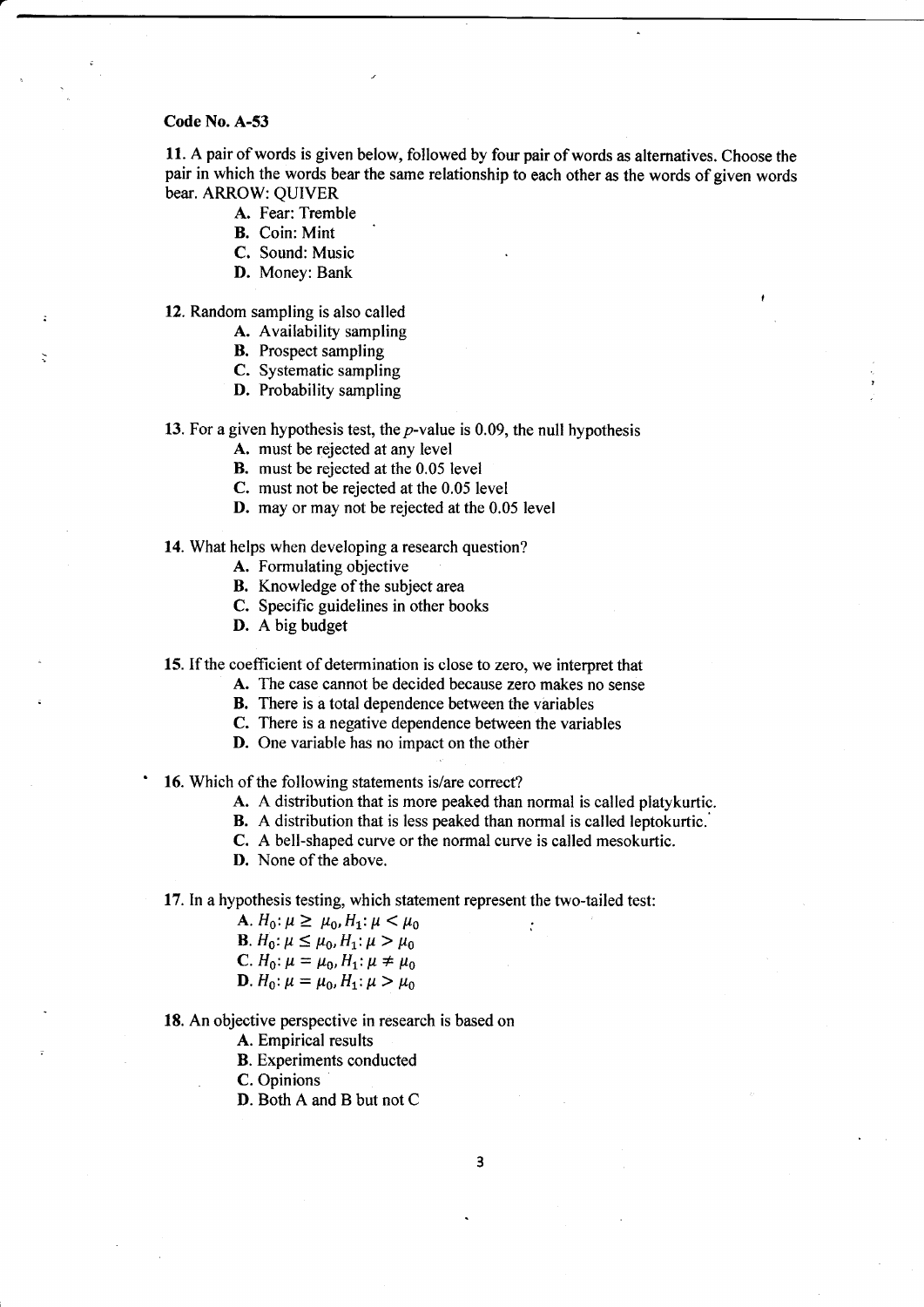19. A working hypothesis is:

- A. Is just a hypothesis and it cannot be used to guide your research.
- B. Is a hypothesis that seems promising and is used to guide your research, even if the hypothesis ultimately fails.
- C. Is a hypothesis that seems promising and is used to guide your research, and the hypothesis can't go wrong.
- D.Is the ultimate guide to your research.

20. Since the last one year, after a 125 basis point reduction in repo rate by the Reserve Bank of India, banking institutions have been making a demand to reduce interest rates on small saving schemes. Finally, the government announced yesterday a reduction in interest rates on small saving schemes to bring them on par with fixed deposit interest rates. Which one of the following statements can be inferred from the above?

- A.Whenever the Reserve Bank of India reduces the repo rate, the interest rates on small savings schemes are also reduced.
- B.lnterest rates on small saving schemes are always maintained on par with fixed deposit interest rates.
- C.The government sometimes takes into consideration the demands of banking institutions before reducing the interest rates on small saving schemes.
- D.A reduction in interest rates on small saving schemes follow only after a reduction in repo rate by the Reserve Bank of India

i

21. What is the decision for  $z_{obt} = 2.10$ ,  $\alpha = 0.05$  in two-tailed test?

- A. Retain the null hypothesis
- B. Reject the null hypothesis
- C. partially retain the alternative hypothesis
- D. partially reject the alternative hypothesis

22. Developing a researchable question would not involve

- A. Deciding what statistical software to use.
- B. Assessing the work involved
- C. Considering the time and resource available to you
- D. Bearing in mind your technical expertise in the area of research

23. Which of the following is classified under 'types of research'

A. Descriptive research

B. Analytical research

- C. Qualitative research
- D. All of the above

24. 'Hypothesis' in research leads to the development of

- A. Facts
- B. Theory
- C. Observations
- D. Simulations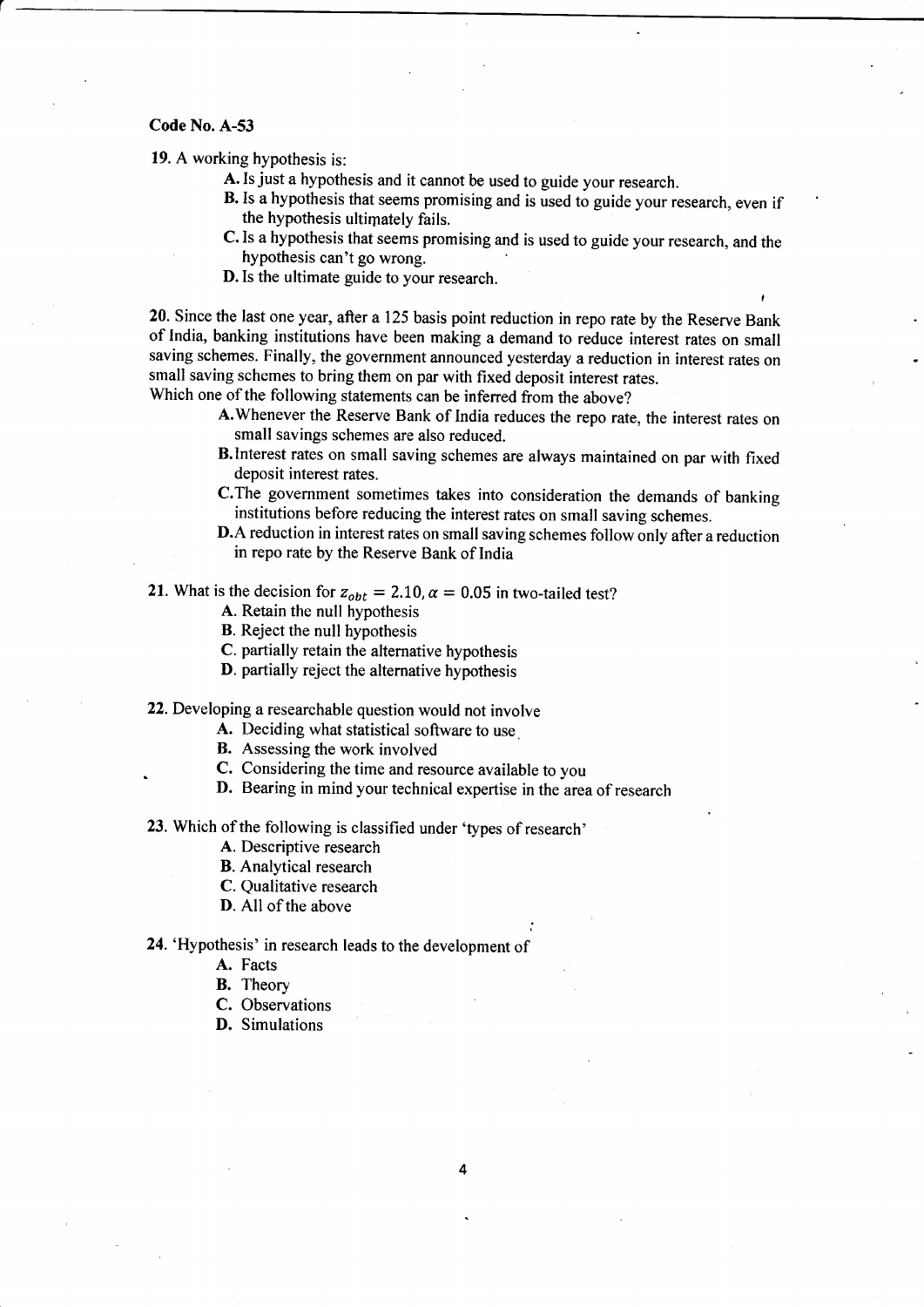25. Research Design does not include

- A. Data analysis design
- B. Sampling design
- C. Historical design
- **D.** Any of the above  $\cdot$

26. Probability of getting a total of 6 upon two throws of a dice is

- A. 1/36
- B. 5/36
- c. <sup>216</sup>
- $D. 1/6$

27. If the length of each edge of a cube is increased by  $25%$ , then the percentage increase in volume would be approximately

- A.9s% **B.** 75%  $C.57%$
- D.81%

28. A Research design is

A. A way of conducting research that is not grounded in theory.

B. A conceptual structure within which research would be conducted.

C. The style in which you present your research findings, such as a graph.

D. The choice between using qualitative or quantitative methods.

29. A scientific method adopted in research comprises of

A. Empirical evidence

B. Ethical neutrality

C. Probabilistic predictions

D. All of the above

30. One of the important aspects of a research work is that it must be \_\_\_\_\_\_\_ if one follows .similar procedures.

A. Replicable

B. Non-replicable

C. Allof the above

D. None of the above

31. The overwhelming number of people infected with rabies in India has been flagged by the World Health Organization (WHO) as a source of concem. It is estimated that inoculating 70% of pets and stray dogs against rabies can lead to a significant reduction in the number of people infected with rabies.

Which of the following can be logically inferred from above sentences?

- A. The number of people in India infected with rabies is high.
- B. The number of people in other parts of the world who are infected with rabies is low.

C. Rabies can be eradicated in India by vaccinating 70% of stray dogs.

D. Stray dogs are the main source of rabies worldwide.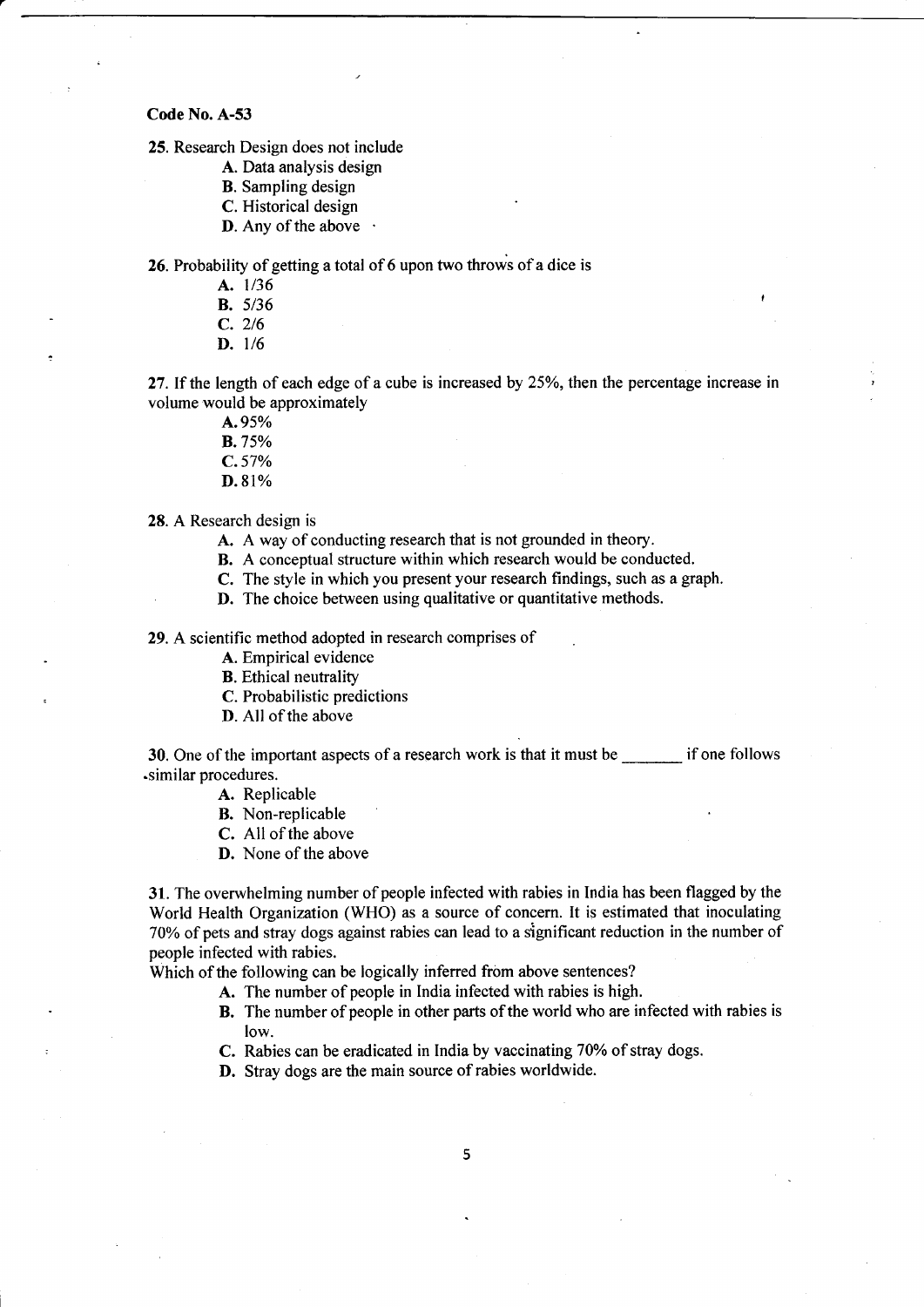# 32. What is the major attribute of Correlation Analysis?

- A. Association among variables
- B. Difference among variables
- C. Regression among variables
- D. Variations among variables

# 33. Epistemology is the branch of philosophy that deals with

A. Creation of knowledge

- **B.** Dissemination of knowledge
- C. Sources of knowledge
- D. All of the above

**34**. A local school reports that its average GPA is  $2.66 \pm 0.40(\mu \pm \sigma)$ . The school announces that it will be introducing a new program designed to improve GPA scores at the school. What is the effect size (*d*) for thi is the effect size (d) for this program if it is expected to improve GPA by 0.05 points?<br>A.  $0.125$ 

- 
- B. 0.25
- c. 1.00
- D. 0.20

35. The term 'plagiarism' comes under which of the following?

- A. Code of research ethics
- B. Steps in scientific research
- C. Design in scientific methodology
- D. None of the above

### PART B

- 36. Levees known as natural embankments of the river system are evolved by<br> **A.** deposition of coarsest sediments deposited at channel edges during the flood<br>
period.<br> **B.** repeated floods that cause the mounds to build up
	-
	- C. a deposition of river flood load over the flood plain due to a drop in the river's velocity.
	- D. distinct fluvial processes comprised of a variety of depositional environments.

37. Crenulation cleavage develops during

- A. Thrusting
- B. Rifting
- C. Superimposed deformation
- D. Extension

38. Causal systems are the systems in which

- A. The output of the system depends only on the present inputs.
- 
- **B.** The output of the system depends only on the past inputs.<br>**C.** The output of the system depends on the present and the past inputs.
- **D.** The output of the system depends on the present input as well as the previous outputs.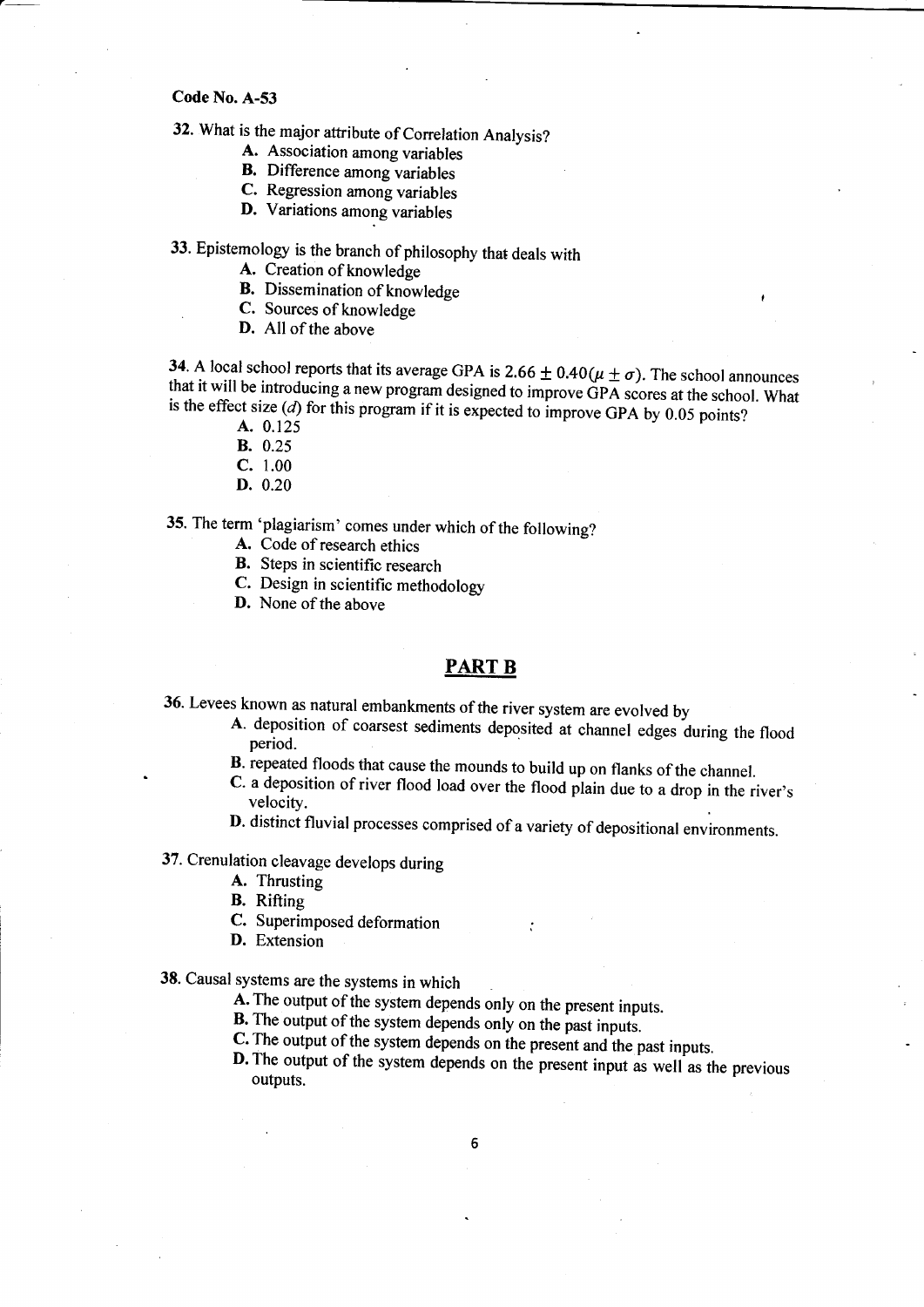39. The dry adiabatic lapse rate ( $\rm{cC,km^{-1}}$ ) in the atmosphere is, approximately,

- A. 9.8
- B. I
- c. 6.3
- D. 4

40. Vertical motions in the atmosphere result from

- A. convection from solar heating of the Earth's surface
- B. horizontal flow over topographic features at the Earth's surface
- C. buoyancy caused by the release of latent heat as water condenses
- D. All of the above

41. Positive Ce anomalies in sediments indicate

- A. Reducing environments
- B. Oxidizing environment
- C. Low PH-conditions
- D. High PH environment

42.If aperson walks on the geoid surface, he/ she would observe the following

- A. gravity always pointing exactly downwards, but weight could slightly change from one place to another.
- B. strength of the gravity is constant at any point on the geoid surface.
- C. force of gravity is perpendicular to the geoid surface, but weight is constant along the surface.
- D. since the surface is a mathematical surface, the force of gravity will have some amount of deflection.

43. Among the following statements, which one does not apply to a barotropic instability?

- A. Horizontal shear in zonal wind of the Jet streams can lead to this.
- B. Mean kinetic energy converts to eddy kinetic energy.
- C. Horizontal gradient of temperature is the energy source
- D. It can explain formation of several synoptic disturbances in tropics

44. The characteristic texture of komatiites is

- A. Porphyritic
- B. Sperulitic
- C. Spinifex
- D. Orbicular

45. In electromagnetic (EM) sounding, the depth of investigation with increasing frequency.

- A. increases
	- B. decreases
	- C. remains unchanged
	- D. varies randomly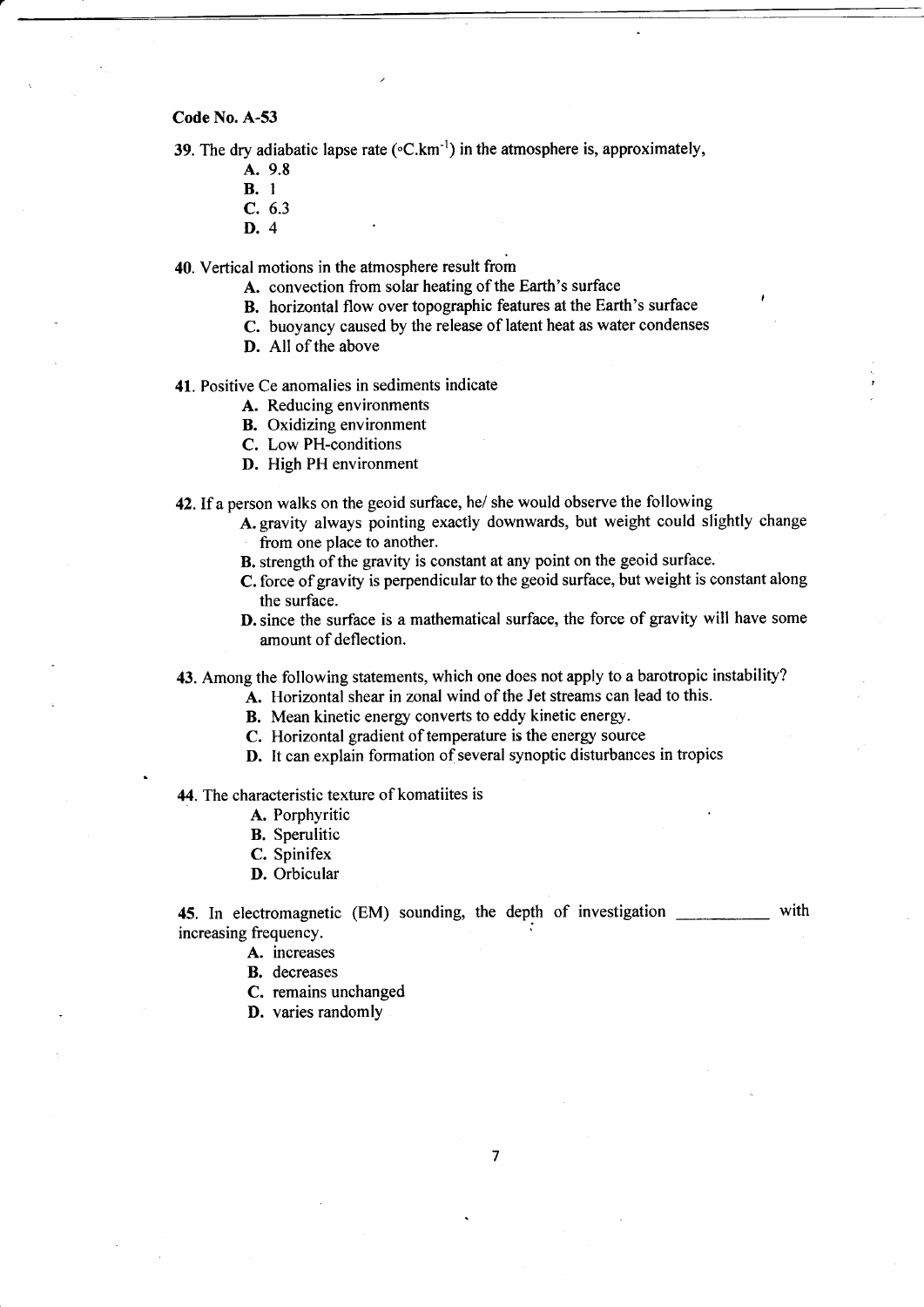46. About what percentage of ozone found the stratosphere?

- A. 30%
- B. 90%
- c. 50%
- D. 10%

47. The shadow zone is the region, where both P and  $\dot{S}$  waves disappear. What is the cause for disappearing of S wave?

- A. because of presence of various seismic discontinuities at different depths withln the earth.
- B. because of no shear wave propagates through the outer core.
- C. because of decrease of wave velocity in the outer core.
- D. because of refraction of S-waves through the fluid and solid cores.

48. The ENSO intensifies the northeast monsoon, unlike summer monsoon, because

- A. the ENSO weakens by this season.
- B. ENSO invariably changes its phase during October-December.
- C. the soil moisture from the preceding summer monsoon.
- D. the mean seasonal pattern of the winds over India.

49. Stishovite is a high-pressure polymorph of

- A. Olivine
- B. Garnet
- C. Zeolite
- D. Quartz

50. By using which geophysical method mineral discrimination can be done?

- A. Self-Potential
- B. Magnetic
- C. Seismic
- D. Induced Polarisation

51. As the temperature increases the relaxation time of charge carriers of a conductor

- A. increases
- B. decreases
- C. remains constant
- D. first increase and then decrease
- 52. 'Squids' are the present-day representatives of
	- A. Brachiopods
	- B. Cephalopods
	- C. Gasteropods
	- D. Lamellibranchs
- 53. Prescription of antisymmetric Matsuno-Gill heating across equator DOES NOT result in

A. Rossby-Gravity waves

- B. Rossby waves propagating west
- C. Kelvin waves along the equator
- D. Northerly winds in the lower levels along the equator
	- 8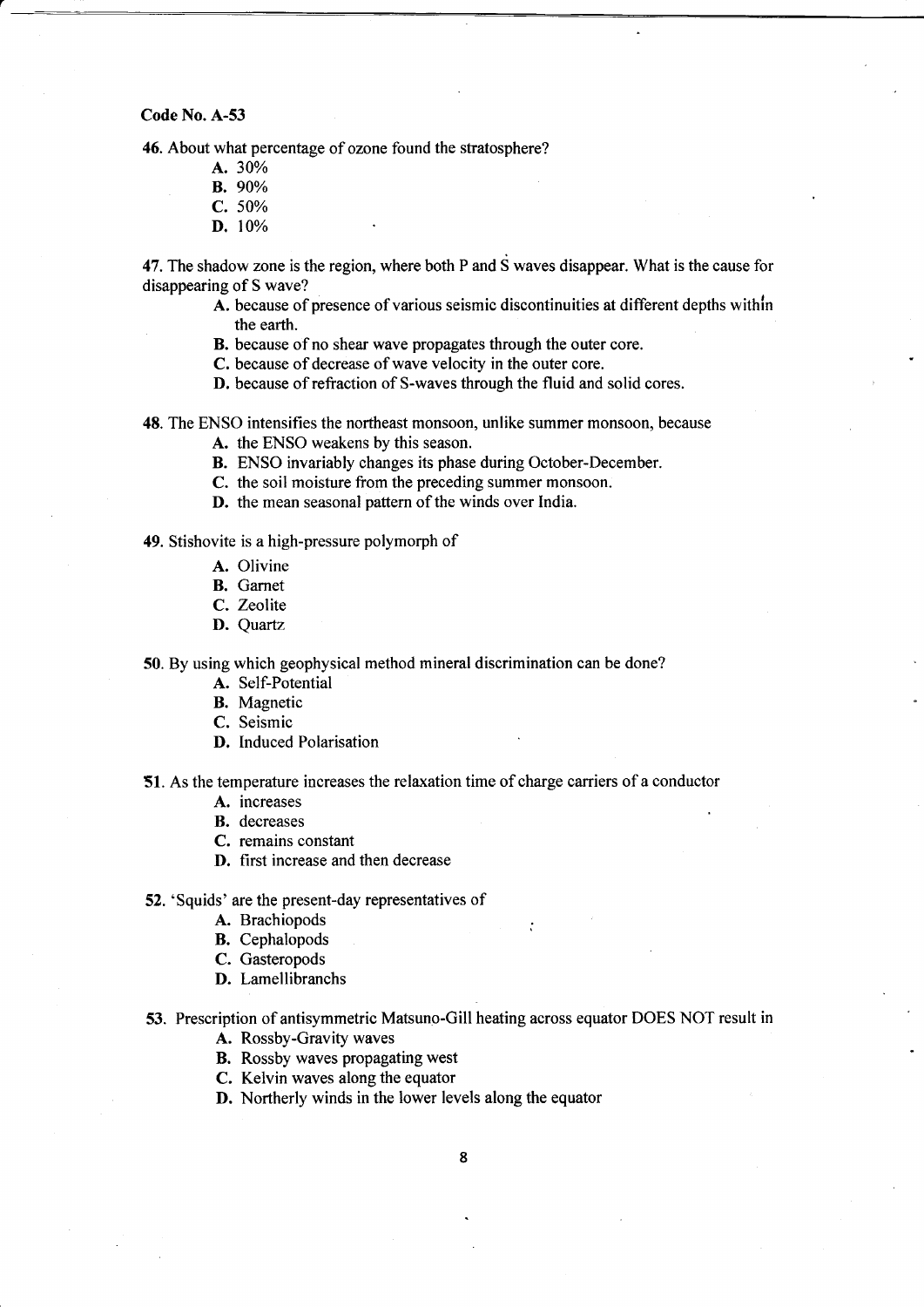54. The Sm-Nd isotopic composition of depleted mantle

- **A.** High  $147Sm/144Nd$  and high  $143Nd/144Nd$
- **B.** Low  $^{147}$ Sm<sup> $/144$ </sup>Nd and low  $^{143}$ Nd<sup> $/144$ </sup>Nd
- **C.** High  $^{147}Sm/^{144}Nd$  and low  $^{143}Nd/^{144}Nd$
- **D.** Low  $^{147}Sm/^{144}Nd$  and high  $^{143}Nd/^{144}Nd$

55. Which of the following ocean covers largest surface of the Earth?

- A. the Pacific Ocean
- B. the Atlantic Ocean
- C. the Indian Ocean
- D. The Arctic Ocean

56. The convolution of two finite length sequences  $X[n] = [2, 0, 1]$  and  $Y[n] = [4, 3, 2, 1]$  is

- A. [4, 3, 10, 7, 4, 2]
- **B.** [3, 3, 5, 6, 8, 9]
- C.  $[8, 6, 8, 5, 2, 1]$
- D. [2, 5, 6, 7, 9, 2]

57. The layer in a water body where the rate of change of density in the vertical is maximum is called

- A. oxycline
- B. Pycnocline
- C. thermocline
- D. halocline

58. The characteristic mineral of lower mantle

- A. Rutile
- B. Anatase
- C. Perovskite
- D. Spinel

59. Pick the wrong statement from the following ielationships between the parameters of permeability, porosity and grain size of a rock formation.

- A. The rock consists of small grain size less than 5 microns has high porosity values.
- B. Permeability of a rock depends upon the connectivity of the flow paths exist within
- C. Both parameters, permeability and porosity largely depend on grain size.
- D. The rock consists of high grain size more than 100 microns has a large range of porosity values and a short range of permeability values.

60. Which of the following statements is FALSE?

- A. Oceanic surface evaporation is higher in subtropics than equator
- B. Surface salinity in the Atlantic is less than that in the Pacific.
- C. In subtropical oceans, evaporation exceeds precipitation
- D. High values of salinity found in Mediterranean

9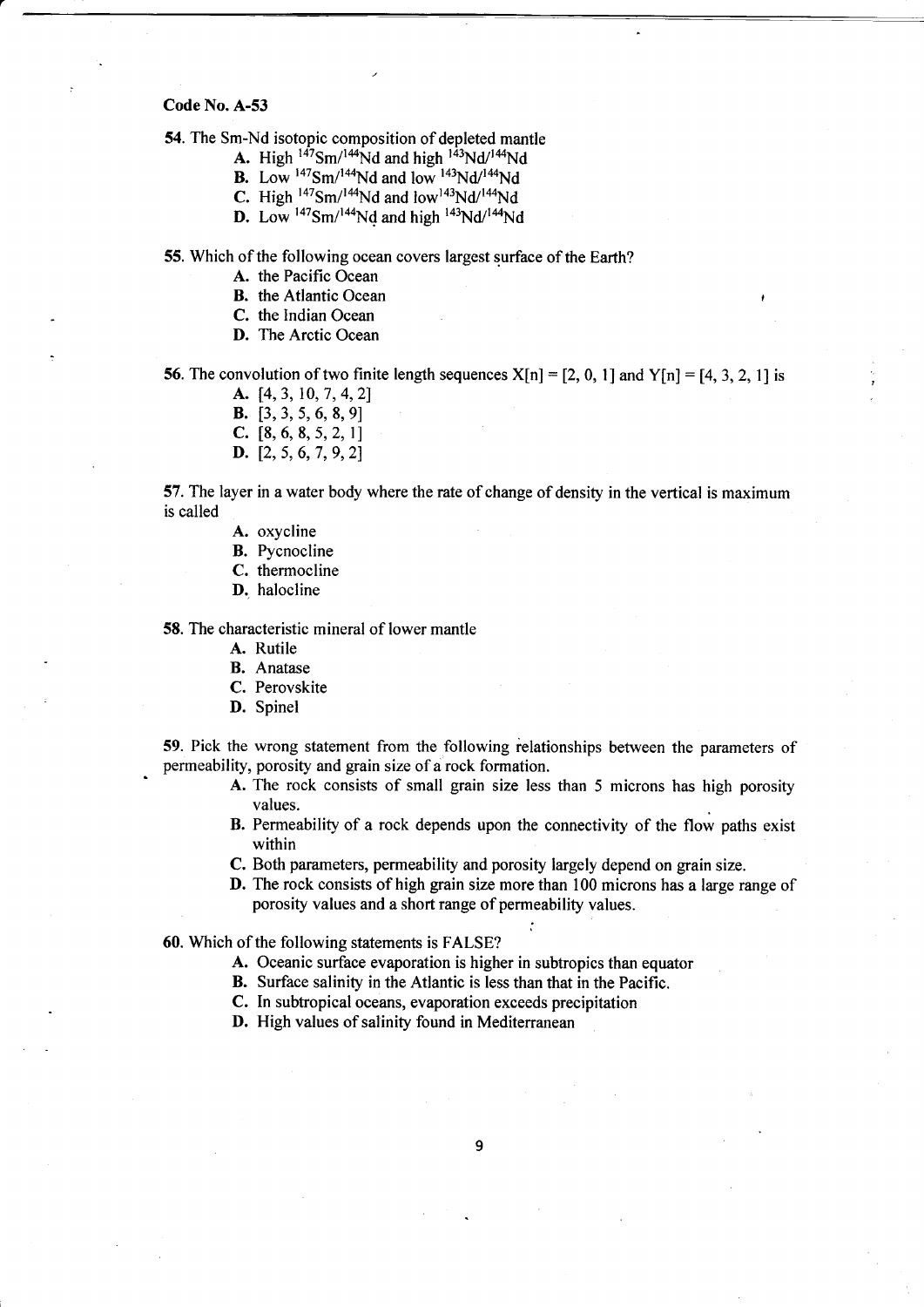61. The first primitive mammals have appeared during

- A. Triassic
- B. Palaeocene
- C. Carboniferous
- D. Permian

62. Choose correct order of electromagnetic spectrum from low to high wavelength

A. Gamma, Cosmic, X-ray, UV, Visible, Infrared, Radio

B. Cosmic, X-ray, Gamma, UV, Visible, Infrared, Radio

C.Cosmic, Gamma, X-rays, UV, Visible, Infrared, Radio

D. Gamma, X-ray, UV, Visible, Radio, Infrared

63. After applying the gravity corrections to the measured gravity data in regional geological mapping, the Bouguer gravity anomalies are deemed to have been made on

A. the geoid

B. the spheroid

C. the respective station elevations

D. partly on the geoid and partly on the spheroid

### 64. The greatest mass extinction event occurred in the Earth history during

- A. End of Permian
- B. Middle of Jurassic
- C. Early Cambrian
- D. Late Eocene

65. What is a typical size of cloud condensation nuclei?

 $A.0.01 \text{ µm}$ 

 $B. 0.1 \mu m$ 

 $C.1 \mu m$ 

 $D.10 \mu m$ 

66. Atlow magnetic latitudes, north-south striking 2D bodies magnetized purely by induction shall produce

- A. strong magnetic anomalies in vertical component
- B. strong magnetic anomalies in horizontal component
- C. no significant magnetic anomalies in any component
- D. strong total magnetic anomalies

67. Mixed layer of the ocean, in general communicates with the thermocline, except

- A. northern north Atlantic
- $\mathbf{B}$ , tropical pacific  $\mathbf{B}$
- C. Bay of Bengal
- D. South China Sea

68. Choose the correct increasing order of major constituents of sea water

- A. sodium, chlorine, sulfate
- B. chlorine, solidum, sulfate
- C. chlorine, sodium, calcium
- D. sodium, chlorine, calcium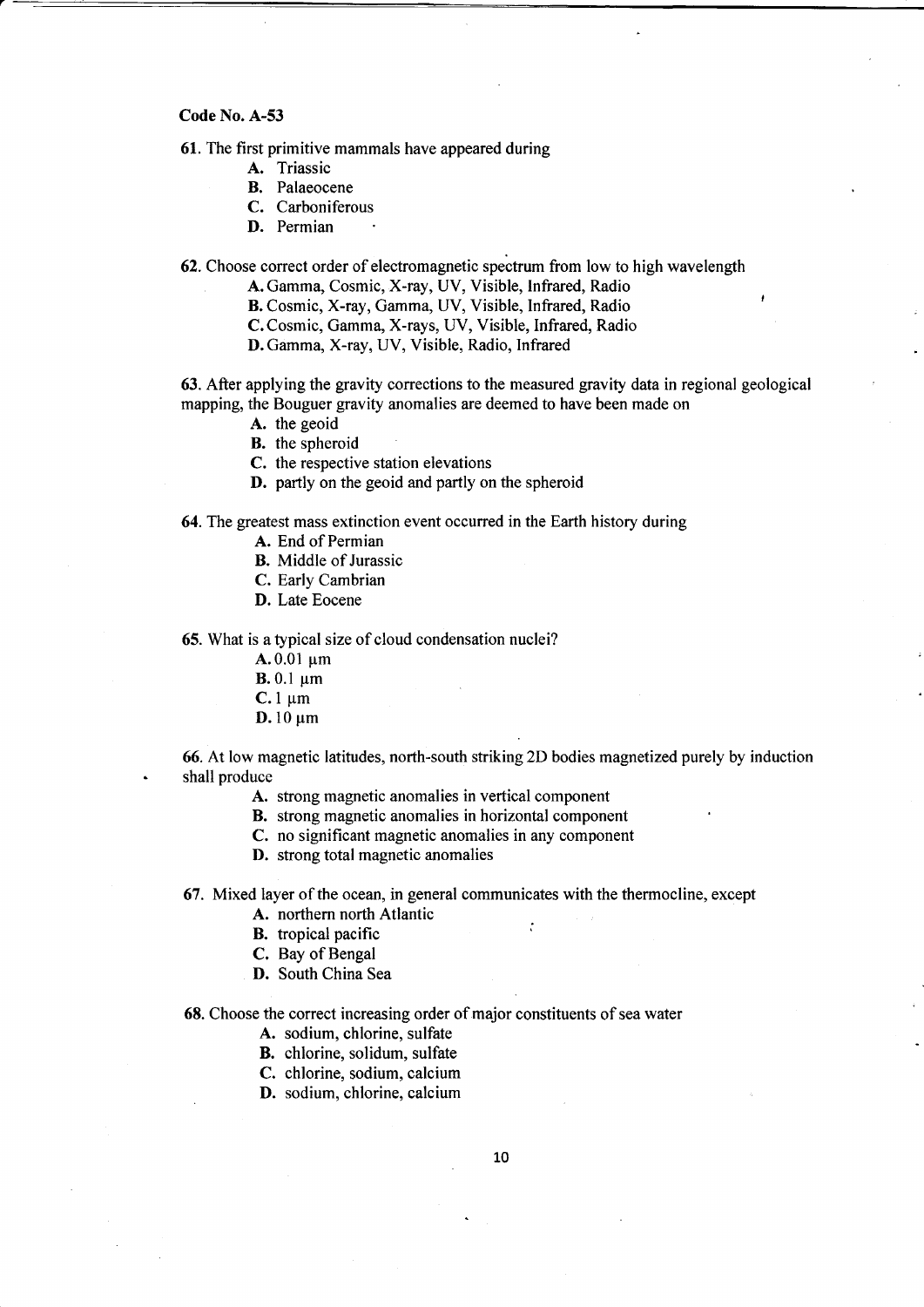69. Main Central thrust in Himalayan orogen separates

- A. Siwalik hills and lesser Himalayan sequences
- B. Subathu Formation and lesser Himalayan sequences
- C. Lesser Himalayan sequences and high Himalayan crystallines
- D. None of above'

70. The average sea surface salinity is about

- A. 0.3516 e/kg
- B. 3.516 g/kg
- **C.** 35.16  $g/kg$
- D. None of the above